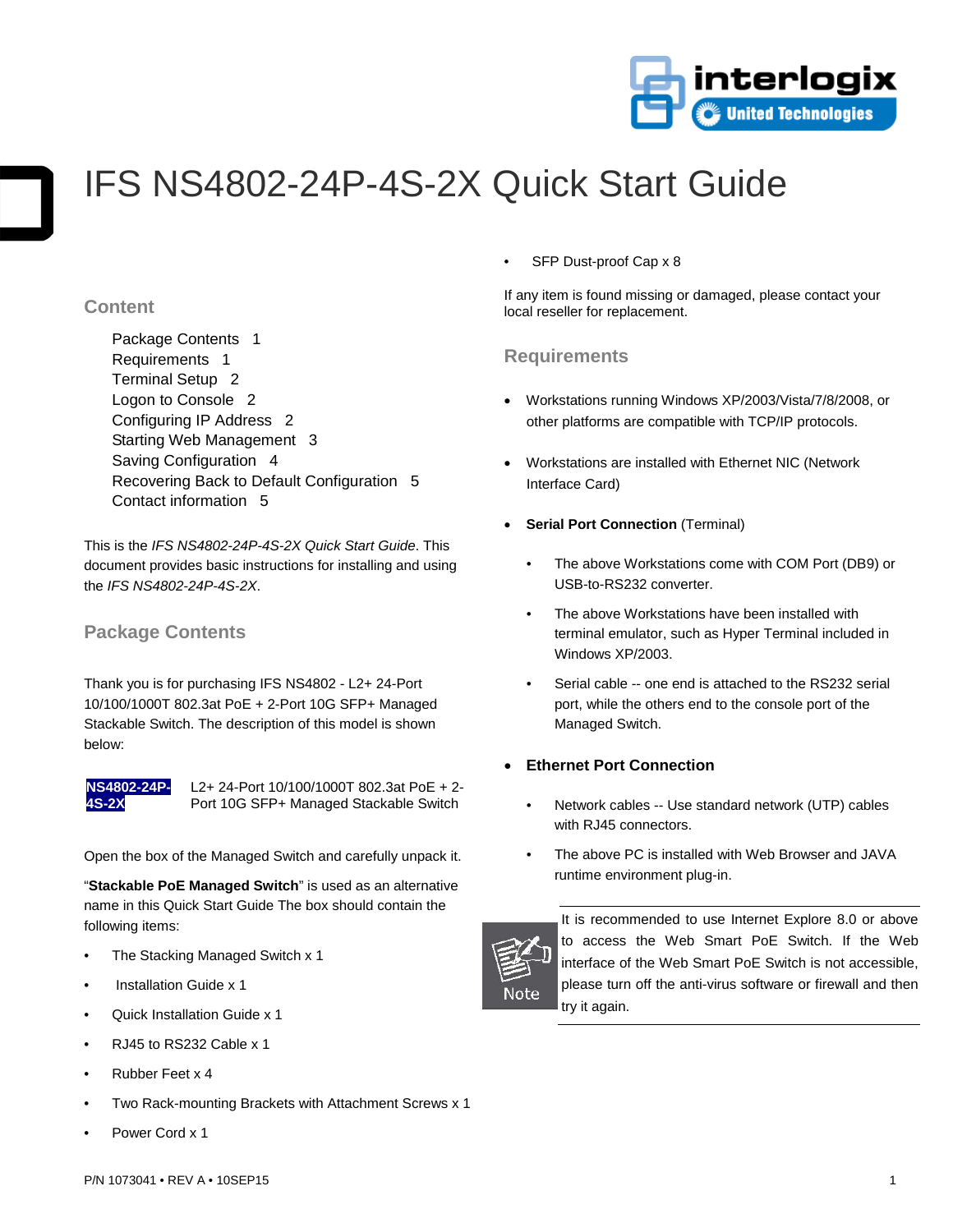# **Terminal Setup**

To configure the system, connect a serial cable to a **COM port** on a PC or notebook computer and to RJ45 type of serial port of the Stackable PoE Managed Switch.



**Figure 1:** Stackable PoE Managed Switch Console **Connectivity** 

A terminal program is required to make the software connection to the Managed Switch.

- 1. Run terminal program on the OS.
- 2. When the following screen appears, make sure that the COM port should be configured as:

| :115200 |
|---------|
| : 8     |
| : None  |
| : 1     |
|         |

♦ **Flow control : None** 

| <b>COM1 Properties</b>  |                  |
|-------------------------|------------------|
| Port Settings           |                  |
|                         |                  |
| Bits per second: 115200 |                  |
| Data bits:              | 8<br>٧           |
| Parity:                 | None<br>٧        |
| Stop bits:              | $\mathbf{1}$     |
| Flow control:           | None<br>v        |
|                         | Restore Defaults |
| OΚ                      | Cancel<br>Apply  |

**Figure 2:** COM Port Configuration

## **Logon to Console**

Once the terminal is connected to the device, power on the Stackable Managed Switch and the terminal will display "running testing procedures". Then, the following message asks to log-in user name and password. The factory default user name and password are shown as follows and the login screen in Figure 3 appears.

| Username: admin        |  |
|------------------------|--|
| Password: <b>admin</b> |  |

**Username:** admin Password: admin

 **Figure 3:** Stackable PoE Managed Switch Console Login Screen

The user can now enter commands to manage the Managed Switch. For a detailed description of the commands, please refer to the following chapters.



- 1. For security reason, please change and memorize the new password after this first setup.
- 2. Only accept command in lowercase letter under console interface.

# **Configuring IP Address**

The Managed Switch is shipped with default IP address shown below.

IP Address: **192.168.0.100** Subnet Mask: **255.255.255.0**

To check the current IP address or modify a new IP address for the Switch, please use the procedures as follows:

- Show the current IP Address
- 1. At the **"#"** prompt, enter **"show ip interface brief".**
- 2. The screen displays the current IP address as shown in Figure 4.

| NS4802-24P-4S-2X# show ip interface brief |                      |      |
|-------------------------------------------|----------------------|------|
| <b>Vlan Address</b>                       | <b>Method</b> Status |      |
| 1 192.168.0.100/24<br>NS4802-24P-4S-2X#   | Manual               | - UP |

**Figure 4:** IP Information Screen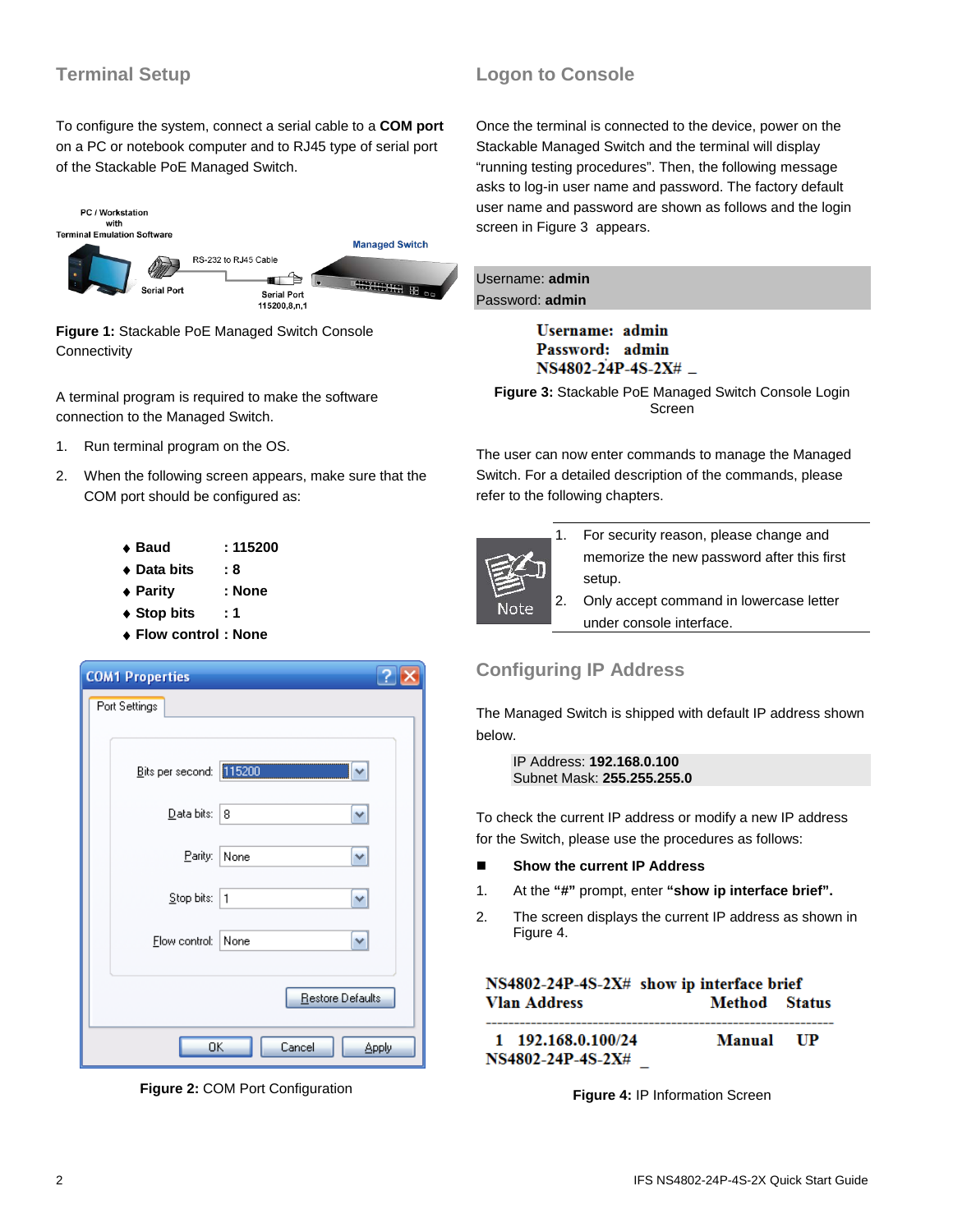### **Configuring IP Address**

3. At the "#" prompt, enter the following command and press **<Enter>** as shown in Figure 5.

NS4802-24P-4S-2X# configure terminal NS4802-24P-4S-2X(config)# interface vlan 1 NS4802-24P-4S-2X(config-if-vlan)# ip address 192.168.0.100 255.255.255.0

The previous command would apply the following settings for the Stackable PoE Managed Switch.

IP Address: **192.168.1.100**

Subnet Mask: **255.255.255.0**

NS4802-24P-4S-2X# configure terminal NS4802-24P-4S-2X(config)# interface vlan 1 NS4802-24P-4S-2X(config-if-vlan)# ip address 192.168.0.100 255.255.255.0

**Figure 5:** Configuring IP Address Screen

4. Repeat step 1 to check if the IP address is changed.

#### **Store current switch configuration**

5. At the "**#**" prompt, enter the following command and press **<Enter>.**

#### **# copy running-config startup-config**

NS4802-24P-4S-2X# config terminal NS4802-24P-4S-2X(config)# interface vlan 1 NS4802-24P-4S-2X(config-if-vlan)# ip address 192.168.0.100 255.255.255.0 NS4802-24P-4S-2X(config-if-vlan)# exit  $NS4802-24P-4S-2X$ (config)# exit NS4802-24P-4S-2X# copy running-config startup-config **Building configuration....** %Saving 3242 bytes to flash:startup.config NS4802-24P-4S-2X#\_

**Figure 6:** Saving Current Configuration Command Screen

If the IP is successfully configured, the Stackable PoE Managed Switch will apply the new IP address setting immediately. You can access the Web interface of the Managed Switch through the new IP address.



If you are not familiar with the console command or the related parameter, enter "**help**" anytime in console to get the help description.

## **Starting Web Management**

The following shows how to start up the **Web Management** of the Web Smart PoE Switch. Note the Web Smart PoE Switch

is configured through an Ethernet connection. Please make sure the manager PC must be set on the same **IP subnet address**.



As the operation of the NS2402 SERIES is the same as that of the NS2402-16P, the NS2402- 16P is picked to be an example in this guide.

For example, the default IP address of the Web Smart PoE Switch is *192.168.0.100*, then the manager PC should be set at **192.168.0.x** (where x is a number between 1 and 254, except 100), and the default subnet mask is 255.255.255.0.



**Figure 7**: IP Management Diagram

**Logging in to the Managed Switch** 

- 1. Use Internet Explorer 8.0 or above Web browser and enter IP address *[http://192.168.0.100](http://192.168.0.100/)* to access the Web interface.
- 2. When the following dialog box appears, please enter the default user name and password "**admin**". The login screen in Figure 8 appears.

Default IP Address: 192.168.0.100 Default Username: **admin**

Default Password: **admin**

| <b>Connect to 192.168.0.100</b>                         |                                                                                                                                                                                    |  |  |
|---------------------------------------------------------|------------------------------------------------------------------------------------------------------------------------------------------------------------------------------------|--|--|
|                                                         |                                                                                                                                                                                    |  |  |
| username and password.<br>without a secure connection). | The server 192.168.0.100 at Web Management requires a<br>Warning: This server is requesting that your username and<br>password be sent in an insecure manner (basic authentication |  |  |
| User name:                                              | ₹≹ admin                                                                                                                                                                           |  |  |
| Password:                                               |                                                                                                                                                                                    |  |  |
|                                                         | Remember my password                                                                                                                                                               |  |  |
|                                                         | Cancel<br>OK                                                                                                                                                                       |  |  |

**Figure 8:** Login Screen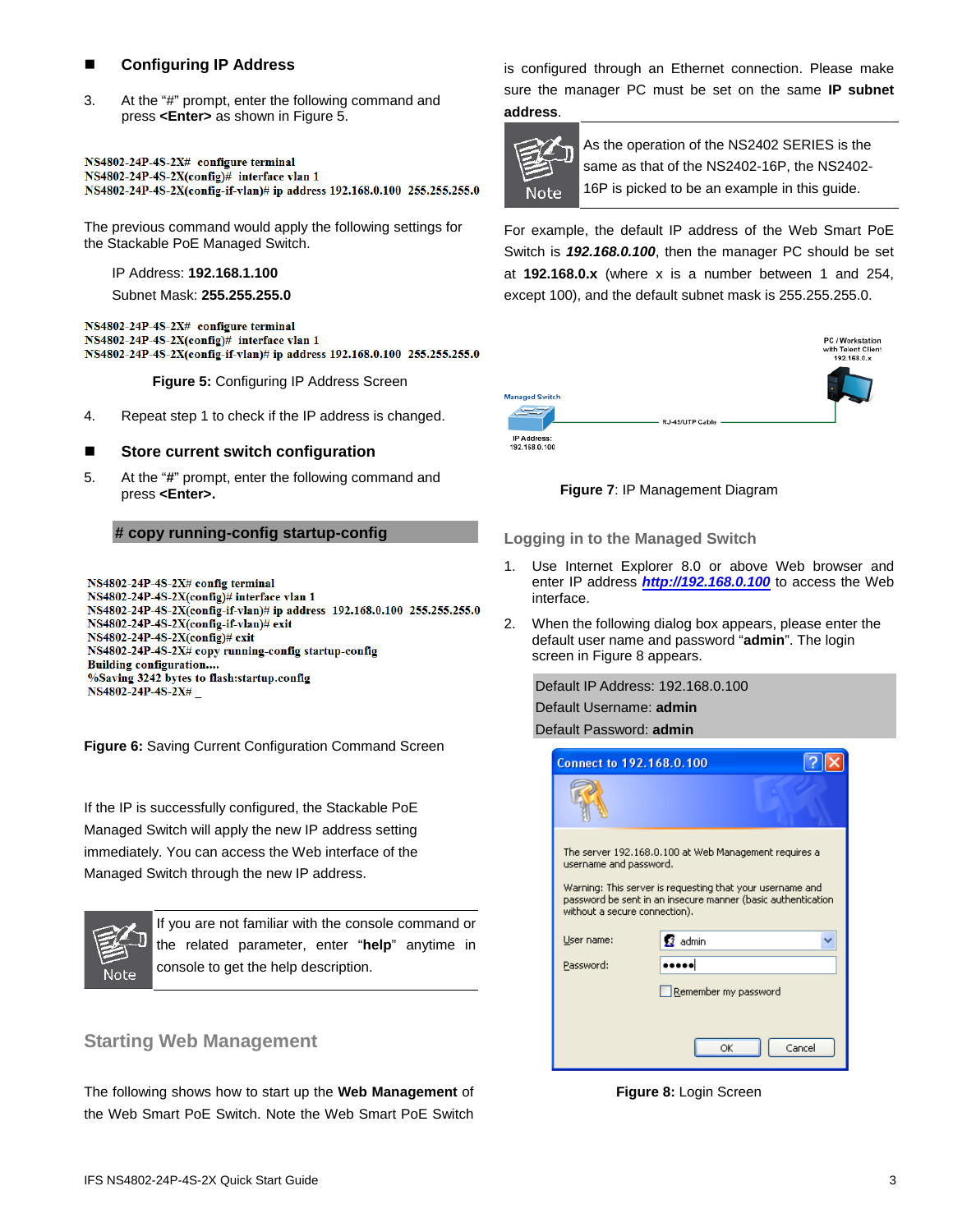3. After entering the password, the main screen appears as Figure 9 shows.

loaded automatically across a system reboot.



**Figure 9:** Web Main Screen of Web Smart PoE Switch

The Switch Menu on the left of the Web page lets you access all the commands and statistics the Web Smart PoE Switch provides.

| $\boxdot$ System              |
|-------------------------------|
| $\sqcap$ SNMP                 |
| ⊞ Port Management             |
| ⊞ Link Aggregation            |
| <b>FI VLANS</b>               |
| ⊞ Spanning Tree               |
| ⊞ Multicast                   |
| ⊞ QoS                         |
| ⊞ Access Control List         |
| $\blacksquare$ Authentication |
| $\boxplus$ Security           |
| <b>F MAC Address Table</b>    |
| ਜ LLDP                        |
| $\boxplus$ Diagnostics        |
| ਜ PoE                         |
| ⊞ Loop Protection             |
| $\boxdot$ RMON                |
| ਜ Stack                       |
|                               |

**Figure 10:** Switch Menu

Now, you can use the Web management interface to continue the Switch management. For more detailed switch configuration, please refer to the user's manual.

# **Saving Configuration**

In the Stackable PoE Managed Switch, the running configuration file is stored in the RAM. In the current version, the running configuration sequence of running-config can be saved from the RAM to FLASH by executing save startupconfig command, so that the running configuration sequence becomes the startup configuration file, which is called configuration save.

To save all applied changes and set the current configuration as a startup configuration. The startup-configuration file will be

1. Click System, press "Save Startup Config" link to save the configuration to the startup file.

#### $\blacktriangleright$  System

- System Information
- ↑ IP Configuration
- ▶ IP Status
- **Users Configuration**
- **Privilege Levels**
- **NTP Configuration**
- Time Configuration
- **DPnP**
- **DHCP Relay**
- **DHCP Relay Statistics**
- CPU Load
- ▶ System Log
- Detailed Log
- Remote Syslog
- > SMTP Configuration
- **Web Firmware Upgrade**
- TFTP Firmware Upgrade
- Save Startup<sub>l</sub>Config
- Configuration Jownload
- Configuration Upload
- Configuration Activate
- Configuration Delete
- **Image Select**
- **Factory Default**
- System Reboot

2. Press the "**Save Configuration**" button.

## Save Running Configuration to startup-config

Please note: The generation of the configuration file may be time consuming, depending on the amount of non-default configuration.

Save Configuration